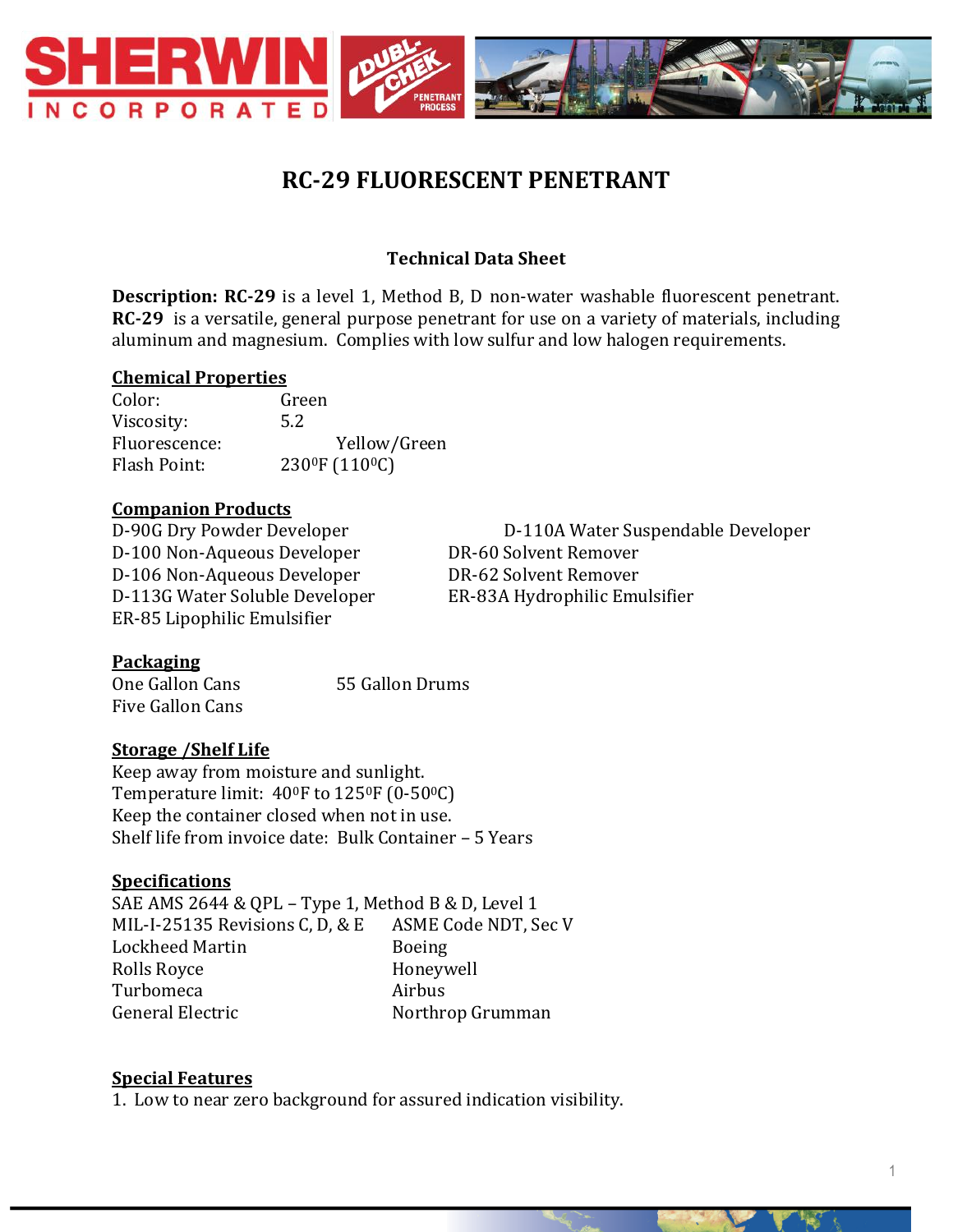

- 2. Sharp, precise flaw indication for rapid interpretation.
- 3. Excellent electrostatic spray capability.
- 4. Long material tank life due to formula stability and non-volatility.
- 5. Low material consumption (low drag out) due to low viscosity.
- 6. Clean, odorless product, vapor free atmosphere.

#### **Instructions**

**Note:** These instructions describe the basic process, but they may need to be amended by the user to comply with applicable specification and/or inspection criteria provided by the contracting agency.

1. **Application:** Apply **RC-29** only to clean, dry surfaces by spraying, flowing, brushing or dipping.

2. **Dwell Time:** A 10 minute dwell time is suggested, although in many cases five minutes will suffice. When particularly tight cracks are suspected, or the part is especially critical, the dwell time may be extended to 30 minutes, or longer. Allow the penetrant to drain from the part surface back into the penetrant tank to conserve material.

#### 3. **Removal**:

## **A) Hydrophilic Dip Method**

 a) Pre wash: Following the dwell, use a plain water rinse to remove most of the undrained penetrant from the surface. Use a coarse spray of ambient temperature water.

 b) Immersion: Immerse and agitate the part in 20-30% hydrophilic emulsifier solution. Immersion time and agitation time will vary with part geometry and surface condition.

c) Rinse: Remove the part from the tank; clean with a coarse, plain water spray.

## **B) Hydrophilic Spray Method**

 a) Wash: Following the dwell, use an inject of 0.1 to 5.0% emulsifier solution to wash the excess penetrant from the part surface. Time and solution concentrations will vary with part geometry and surface conditions.

b) Rinse: Use a coarse plain water spray to remove all traces the emulsified penetrant.

## **C) Lipophilic Method**

 a) Emulsification: Following the dwell, dip the part into undiluted lipophilic emulsifier. Remove the part and allow the excess emulsifier to drain back into the tank. Parts with rough surfaces require longer drain times.

 b) Rinse: Use a coarse plain water spray to remove all traces of the emulsified penetrant. **D) Solvent Wipe Method** - Remove as much excess penetrant as possible using clean dry rag or toweling. Remove remaining penetrant film by wiping with a rag or toweling that has been slightly moistened with solvent. Use a minimum of solvent; avoid flushing penetrant from flaws. Do not spray solvent directly on the part surface when removing excess penetrant. Rough surfaces require more generous application of solvent.

4. **Drying**: A re-circulating oven set no higher than 1600F (710C) is suggested. Leave the part in the oven just long enough to evaporate surface moisture. Drying is improved by